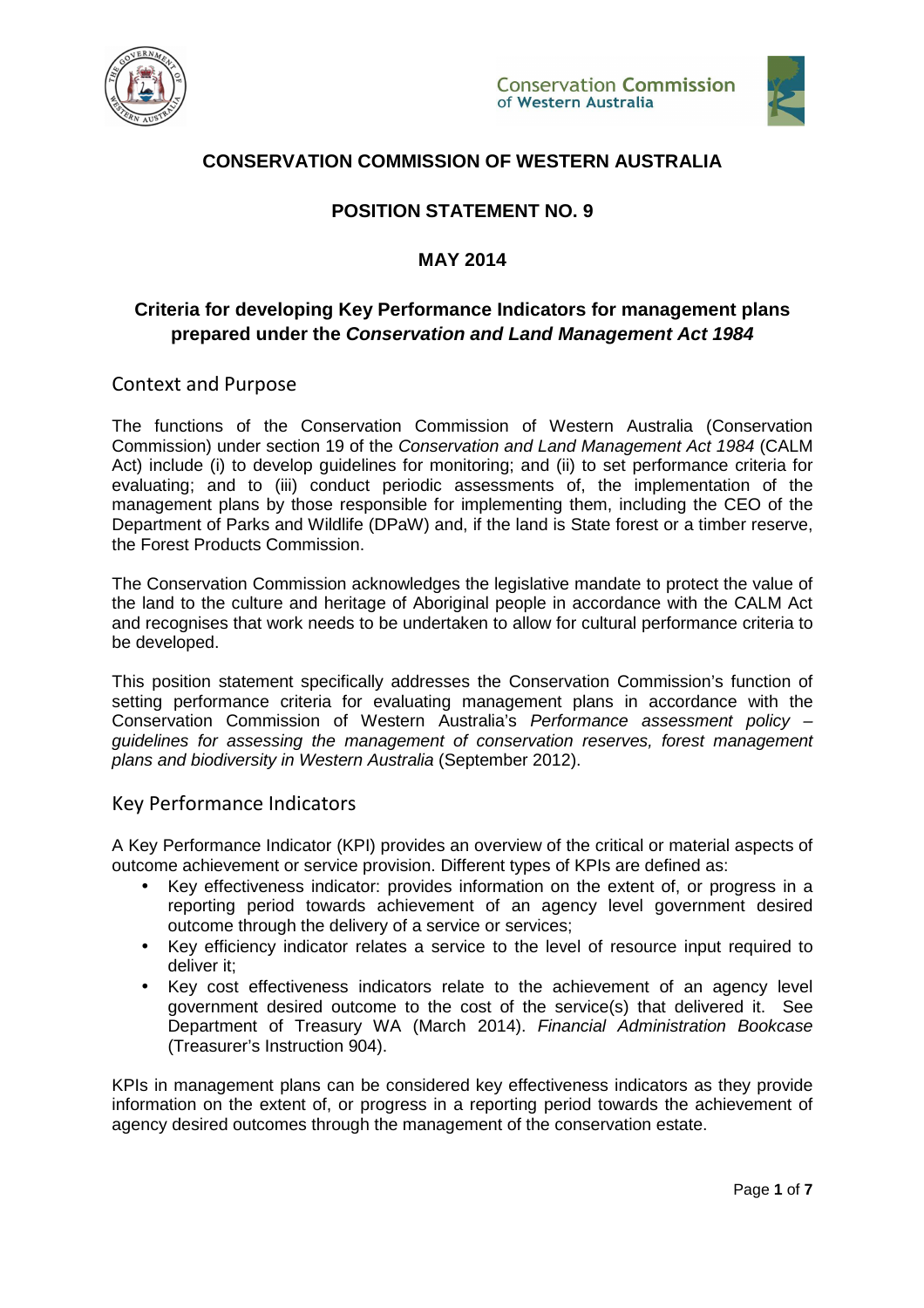The importance of developing adequate KPIs for management plans prepared under the CALM Act is best appreciated when considered in the context of protecting biodiversity values through management actions in conservation reserves. The following figure illustrates how KPIs are instrumental in achieving organisational compliance with relevant provisions of the CALM Act.

|  | Conservation and<br><b>Land Management</b><br>Act 1984 | •s19 Functions of the Conservation<br>Commission<br>•s54 Management Plans to be<br>prepared<br>•s55 Contents of Management Plans                                                                  |
|--|--------------------------------------------------------|---------------------------------------------------------------------------------------------------------------------------------------------------------------------------------------------------|
|  | Contents of<br>Management<br>Plans                     | •Statement of policies or guidelines<br>to be followed (key values and<br>threats, desired outcomes, goals,<br>and objectives)<br>•Management Actions (summary of<br>operations to be undertaken) |
|  | Key Performance<br>Indicators                          | •Performance Measure<br>$\bullet$ Target<br>•Reporting Requirements                                                                                                                               |
|  |                                                        |                                                                                                                                                                                                   |

Figure 1. Key Performance Indicators in management plans prepared under the CALM Act

Setting SMART(ER) objectives—the path to effective KPI development

Ideally, each key value of a management plan will have an associated objective. Using the familiar SMART acronym, each objective should be:

- **Specific**
- **Measurable**
- **Achievable**
- **Relevant**
- **Time-bound**

More recently, and particularly relevant to the role of the Conservation Commission, objectives should also be SMART**ER**, adding:

- **Evaluate**
- **Reevaluate**

to the qualities of a well-crafted objective.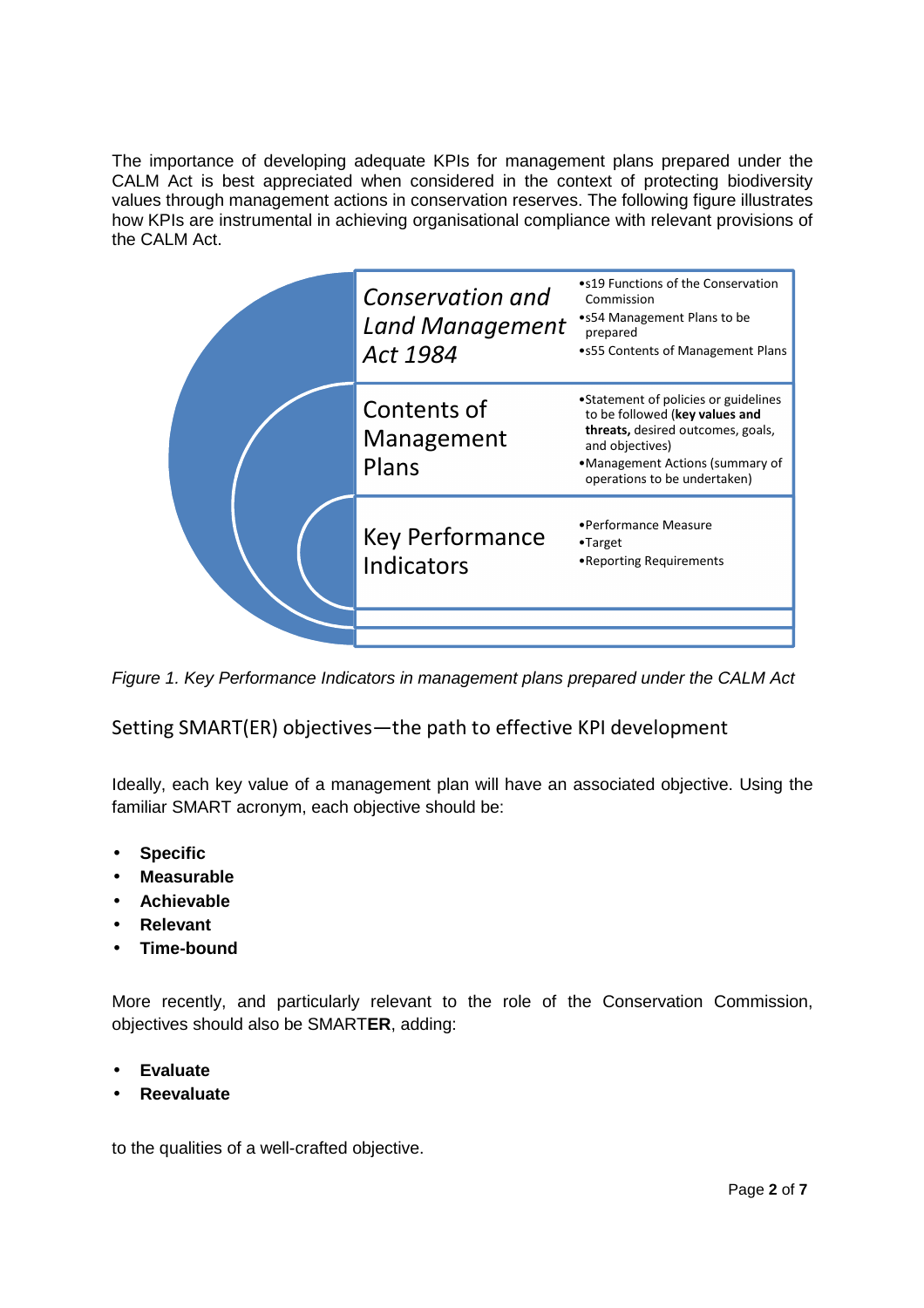The development of SMARTER management plan objectives is in keeping with the development of SMARTER management plans and is part of an overall process objective of continuous improvement in the preparation of plans to enable adaptive management.

Integrating the development of KPIs with SMARTER objectives, using the following criteria, will contribute to the Conservation Commission and DPaW's objective of continuous improvement in the preparation of management plans.

Criteria for developing KPIs in management plans under the CALM Act

The following criteria have been identified to provide guidance in developing KPIs for management plans and assist the Conservation Commission in undertaking its performance assessment function under the CALM Act. Each criterion has been selected to reflect WA Public Sector guidelines whilst recognising that a one-size-fits all approach may not always be effective particularly in the context of protecting biodiversity and conservation values.

The Conservation Commission and DPaW will combine their efforts towards continual improvement in the preparation of management plans, recognising that whilst management plan presentation can benefit from revised styles, the Conservation Commission expects KPIs to be based on the following criteria.

Criterion 1: KPIs should be developed in accordance with the WA Treasurer's Instruction 904 as updated from time to time.

As described in Appendix 1: Key Performance Indicators in a Western Australian Context, KPIs should be relevant and appropriate and fairly represent indicated performance.

Criterion 2: KPIs in management plans should be driven by values and used to report on management actions in relation to those values.

KPIs should not only enable the reporting of management performance against the protection of conservation and recreational values in the planning area, but they must be driven by those values.

This robust relationship between values and management planning was captured by Moore and Rodger in their recommendations to the Conservation Commission. Planning should be values-driven, with key values selected and explicitly defined and desired outcomes and strategies identified and included in the plans. Performance indicators should then be used to report on these values (Moore and Rodger 2009).

Criterion 3: KPIs should be based on and reflect best practice in the management and protection of biodiversity and conservation values.

This criterion recognises the agency goal to conserve, protect and manage the State's native fauna and flora based on best practice science (See Department of Parks and Wildlife Strategic Directions 2013-2015).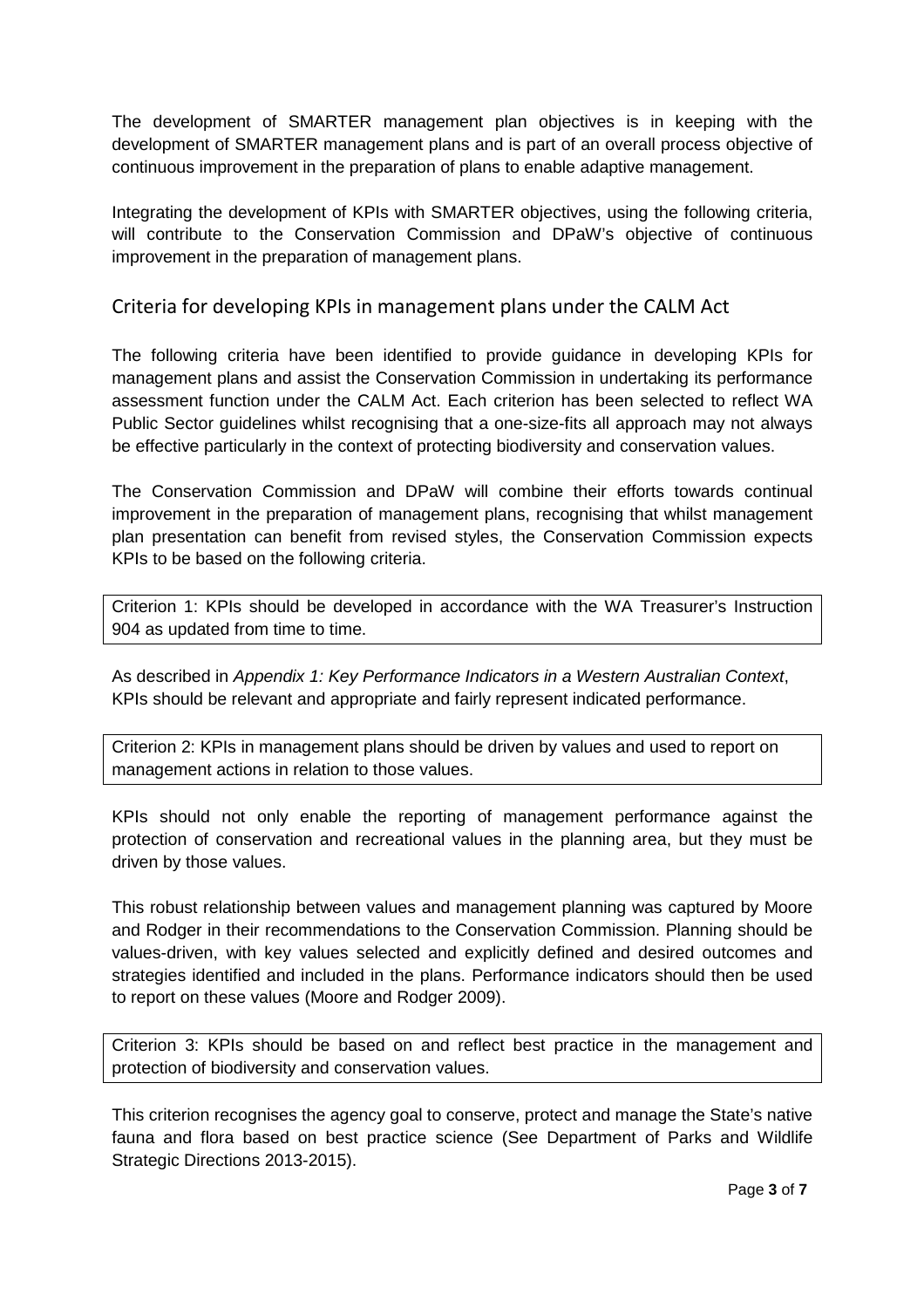Criterion 4: KPIs should be measurable and under the control of the reporting body. KPIs should also be supported by auditable performance reporting systems.

For KPIs to be most useful they must be measurable and quantifiable (WA Auditor General, 2012). Performance indicators enable performance to be measured, monitored, evaluated, reported and improved. They play a key role in managing performance at all levels in the organisation—strategic and operational (Department of Treasury and Finance, 2004).

Integrated management also relies on implementing actions, knowing if they have been implemented and if the action has been successful (see Moore and Rodger 2009). Auditable performance reporting systems can keep track of these interests.

It is recognised that DPaW is required to establish and maintain a portfolio of evidence relating to KPIs in management plans to enable measurement of implementation and management effectiveness of actions (see for example, Swan Coastal Plain South draft management plan 2014). The first step in this process is to establish adequate baseline data.

Criterion 5: KPIs should be clearly linked to objectives, desired outcomes, management actions and include reasonable targets.

The development of useful performance indicators relies on clear specification of desired outcomes and services (see WA Department of Treasury and Finance, 2004). Clear linkages between desired outcomes, objectives, and management actions must therefore be provided for all KPIs in management plans.

Criterion 6: KPIs should be presented in a consistent style across management plans for vested lands.

The Conservation Commission expects KPIs to consistently reflect the following structure when presented in management plans under the CALM Act. In instances where a deviation from the endorsed structure is proposed, the Conservation Commission will consider the extent to which the KPI will deliver a robust and meaningful management outcome for the planning area.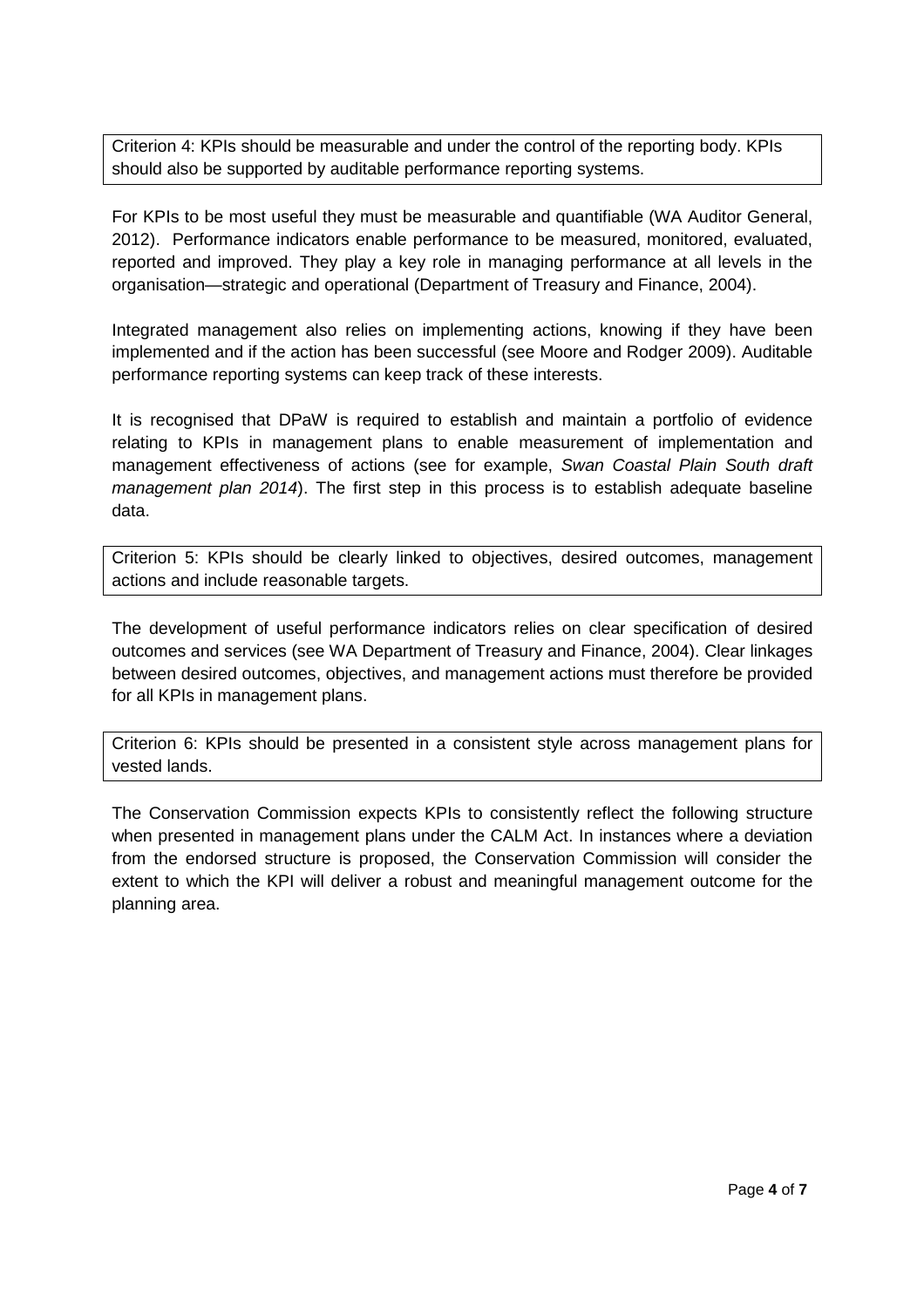

Figure 2: Structure of KPIs in Management Plans

## Conclusion

The Conservation Commission values the instrumental role of KPIs in the delivery of performance assessment functions under the CALM Act. The Conservation Commission endorses effective KPI design not only in this legislative context but also as best practice in the management of biodiversity in the conservation estate.

The Conservation Commission expects KPIs to be developed through the Department of Parks and Wildlife in accordance with the criteria identified in this position statement. Whilst the style of management plans may change over time to allow for continual improvement, the above criteria will remain the basis for the development and presentation of KPIs in management plans under the CALM Act.

### References

Auditor General Western Australia (2012). Beyond Compliance: Reporting and managing KPIs in the public sector. Report 3. Office of the Auditor General, Perth.

Conservation Commission of Western Australia (2012). Performance assessment policy – guidelines for assessing the management of conservation reserves, forest management plans and biodiversity in Western Australia. Conservation Commission of Western Australia, Perth.

Conservation Commission of Western Australia & Department of Parks and Wildlife (2014). Swan Coastal Plain South draft management plan 2014, Conservation Commission and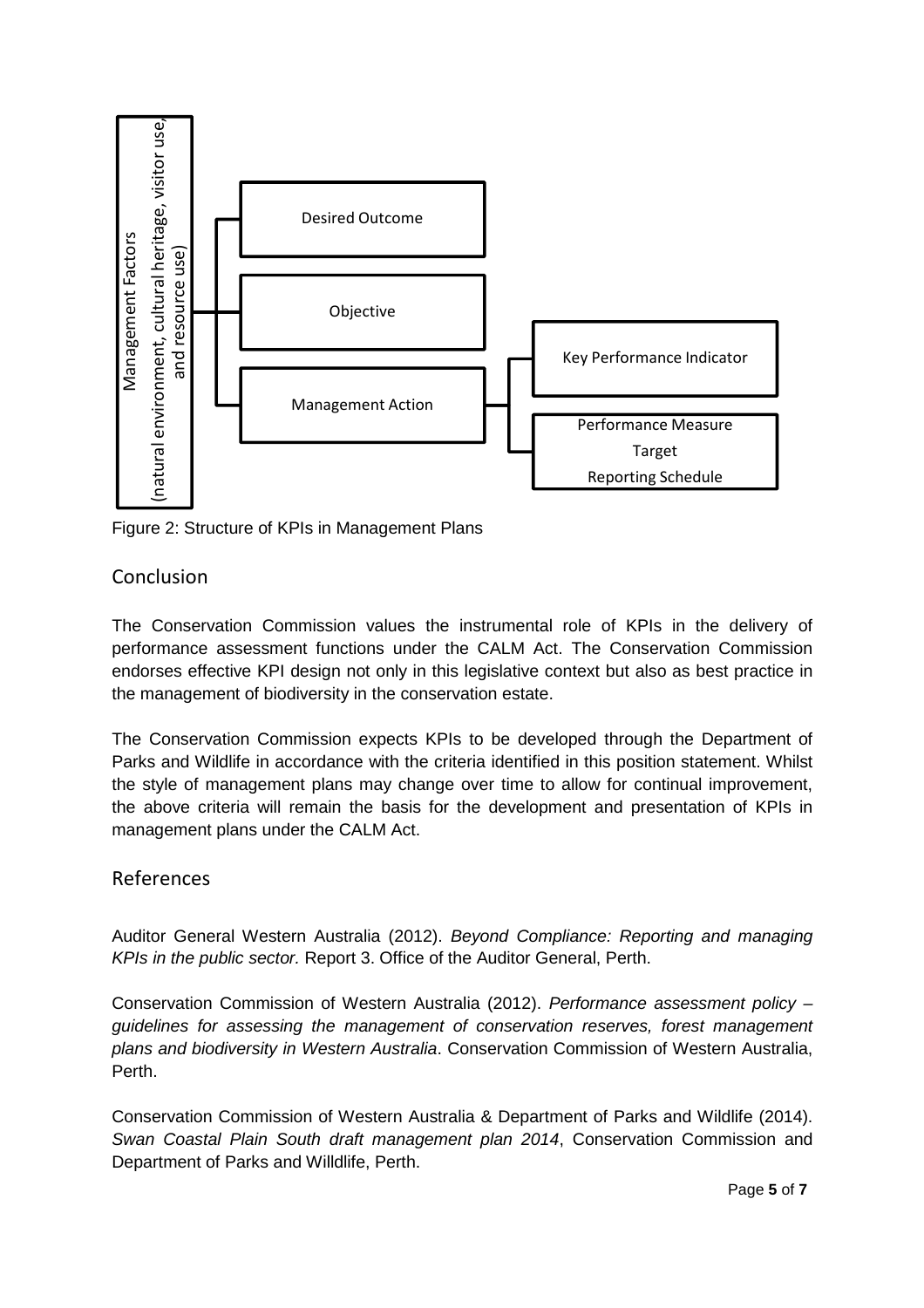Department of Environment and Conservation (2013). Annual Report, Department of Environment and Conservation 2012-13. Department of Environment and Conservation, Perth.

Department of Parks and Wildlife (2013). Strategic Directions 2013-14. Department of Parks and Wildlife, Perth.

Department of Treasury Western Australia (2014). Financial Administration Bookcase (Treasurer's Instruction 904) available at www/ treasury.wa.gov.au/cms/content last accessed on 29/04/2014.

Department of Treasury Western Australia (2004). Outcome Based Management: Guidelines for use in the Western Australian Public Sector. Department of Treasury and Finance, Perth.

Moore, S.A. & Rodger, K. (2009). Recommendations: Reforming management planning for national parks, conservation parks and reserves in Western Australia – 2010 and onwards. Report prepared for the Conservation Commission of Western Australia, Crawley.

Public Sector Commission Western Australia (2014). Annual reporting framework 2013/14 reporting year. Public Sector Commission, Perth.